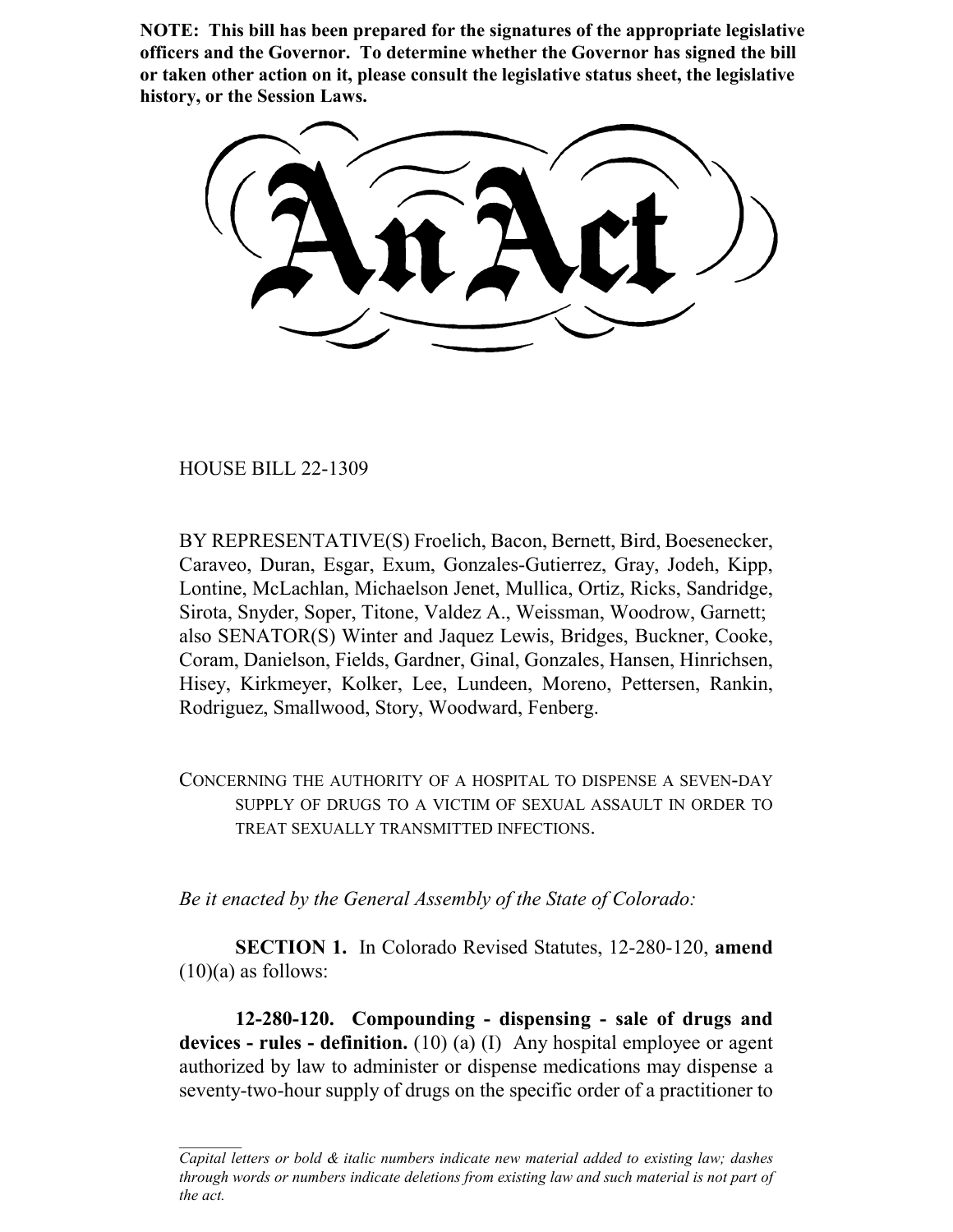a registered emergency room patient.

(II) NOTWITHSTANDING SUBSECTION (10)(a)(I) OF THIS SECTION, IF THE HOSPITAL EMPLOYEE OR AGENT DESCRIBED IN SUBSECTION (10)(a)(I) OF THIS SECTION IS TREATING A REGISTERED EMERGENCY ROOM PATIENT FOR SEXUAL ASSAULT, THE HOSPITAL EMPLOYEE OR AGENT MAY, IN ACCORDANCE WITH THE GUIDELINES OF THE FEDERAL CENTERS FOR DISEASE CONTROL AND PREVENTION, DISPENSE BETWEEN A SEVEN-DAY AND TWENTY-EIGHT-DAY SUPPLY OF DRUGS FOR PROPHYLAXIS OF SEXUALLY TRANSMITTED INFECTIONS TO THE PATIENT.